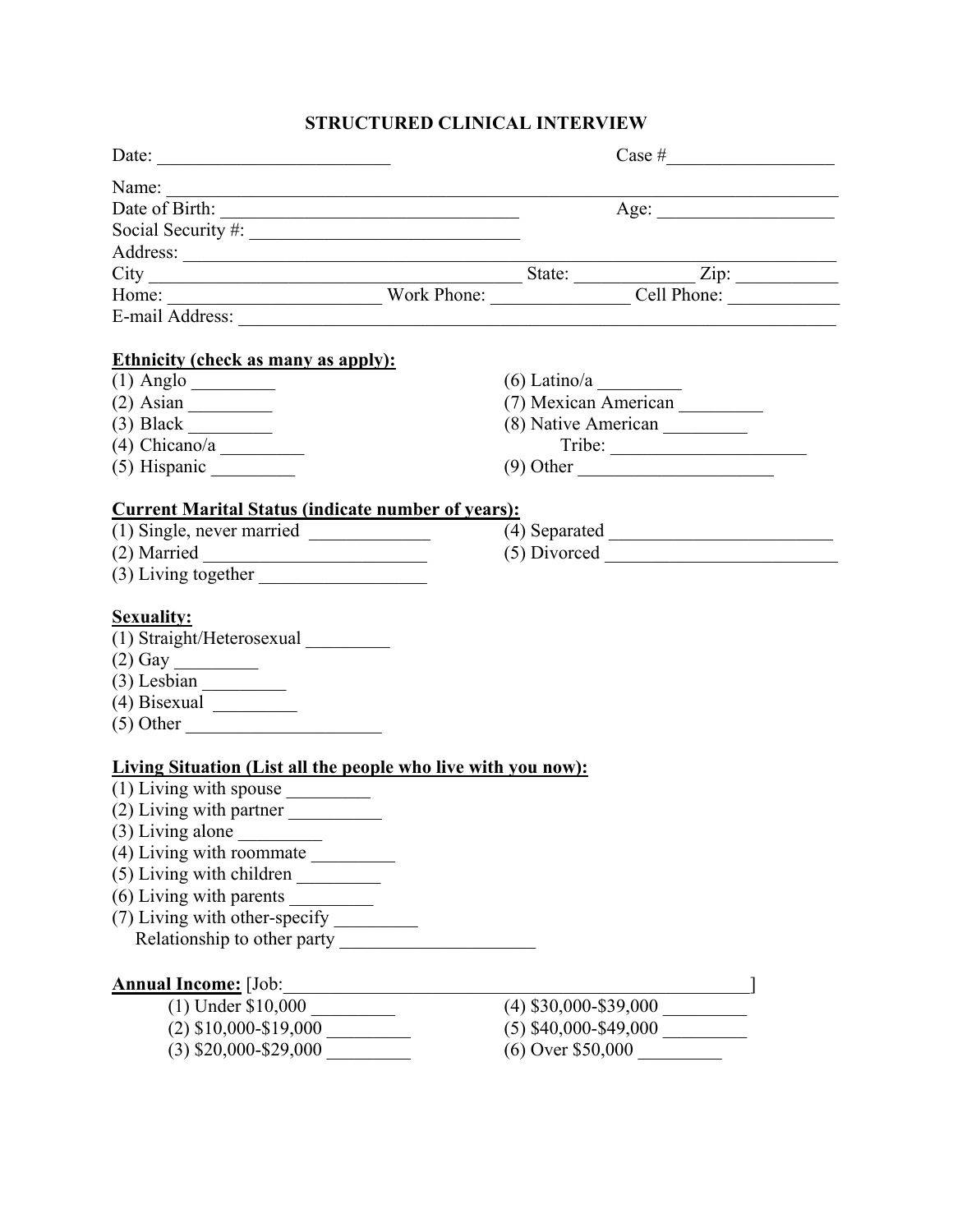| <b>Education (indicate year):</b>                                                                                                                               |                       |                 |
|-----------------------------------------------------------------------------------------------------------------------------------------------------------------|-----------------------|-----------------|
| $\overline{(1)}$ Grades 1-8                                                                                                                                     |                       |                 |
| $(2)$ Grades 9-12                                                                                                                                               | Last grade completed: |                 |
| (3) High School Graduate                                                                                                                                        | GED?                  |                 |
| $(4)$ 1-2 years of college $\_\_$                                                                                                                               |                       |                 |
|                                                                                                                                                                 |                       |                 |
|                                                                                                                                                                 |                       |                 |
|                                                                                                                                                                 |                       |                 |
| (8) Graduate degree                                                                                                                                             |                       | Type of Degree: |
| (9) Technical/Vocational                                                                                                                                        | What Type?            |                 |
| <b>Relationship Overview:</b>                                                                                                                                   |                       |                 |
|                                                                                                                                                                 |                       |                 |
|                                                                                                                                                                 |                       |                 |
| Are you together now? Y N                                                                                                                                       |                       |                 |
| If no, date of separation/divorce:                                                                                                                              |                       |                 |
| When did you last live together?<br>Is there a restraining order in place?<br>$\overline{Y}$ $\overline{N}$                                                     |                       |                 |
|                                                                                                                                                                 |                       |                 |
| <i>If yes</i> , when does the order expire (date)?<br>$\frac{1}{Y}$ Is it stipulated? Y N<br>Have there been previous restraining orders? Y N If yes, how many? |                       |                 |
|                                                                                                                                                                 |                       |                 |
| How many times have you been before a Domestic Violence Commissioner/Judge?                                                                                     |                       |                 |
|                                                                                                                                                                 |                       |                 |
|                                                                                                                                                                 |                       |                 |
| <b>Family of Origin:</b>                                                                                                                                        |                       |                 |
| Where were you raised?<br>What was the primary language spoken in your home during childhood?                                                                   |                       |                 |
|                                                                                                                                                                 |                       |                 |
|                                                                                                                                                                 |                       |                 |
|                                                                                                                                                                 |                       |                 |
|                                                                                                                                                                 |                       |                 |
| What was your relationship like with (e.g., parents, siblings, grandparents)?_________________________________                                                  |                       |                 |
|                                                                                                                                                                 |                       |                 |
|                                                                                                                                                                 |                       |                 |
|                                                                                                                                                                 |                       |                 |
| Parents' current marital status: (circle)                                                                                                                       |                       |                 |
| <b>Still Married</b><br>Divorced                                                                                                                                | Remarried             | Deceased        |
| If deceased: (circle) Mother<br>Father                                                                                                                          |                       |                 |
| If deceased: client's age at time of parent's death?                                                                                                            |                       |                 |
| If divorced: client's age at time of divorce?                                                                                                                   |                       |                 |
| If divorced: step-parents? Y<br>N                                                                                                                               |                       |                 |
| What was your relationship with your step-parents like? _________________________                                                                               |                       |                 |
|                                                                                                                                                                 |                       |                 |
| Did you see both parents regularly after the divorce?                                                                                                           | Y<br>N                |                 |
| If no, why not?                                                                                                                                                 |                       |                 |
|                                                                                                                                                                 |                       |                 |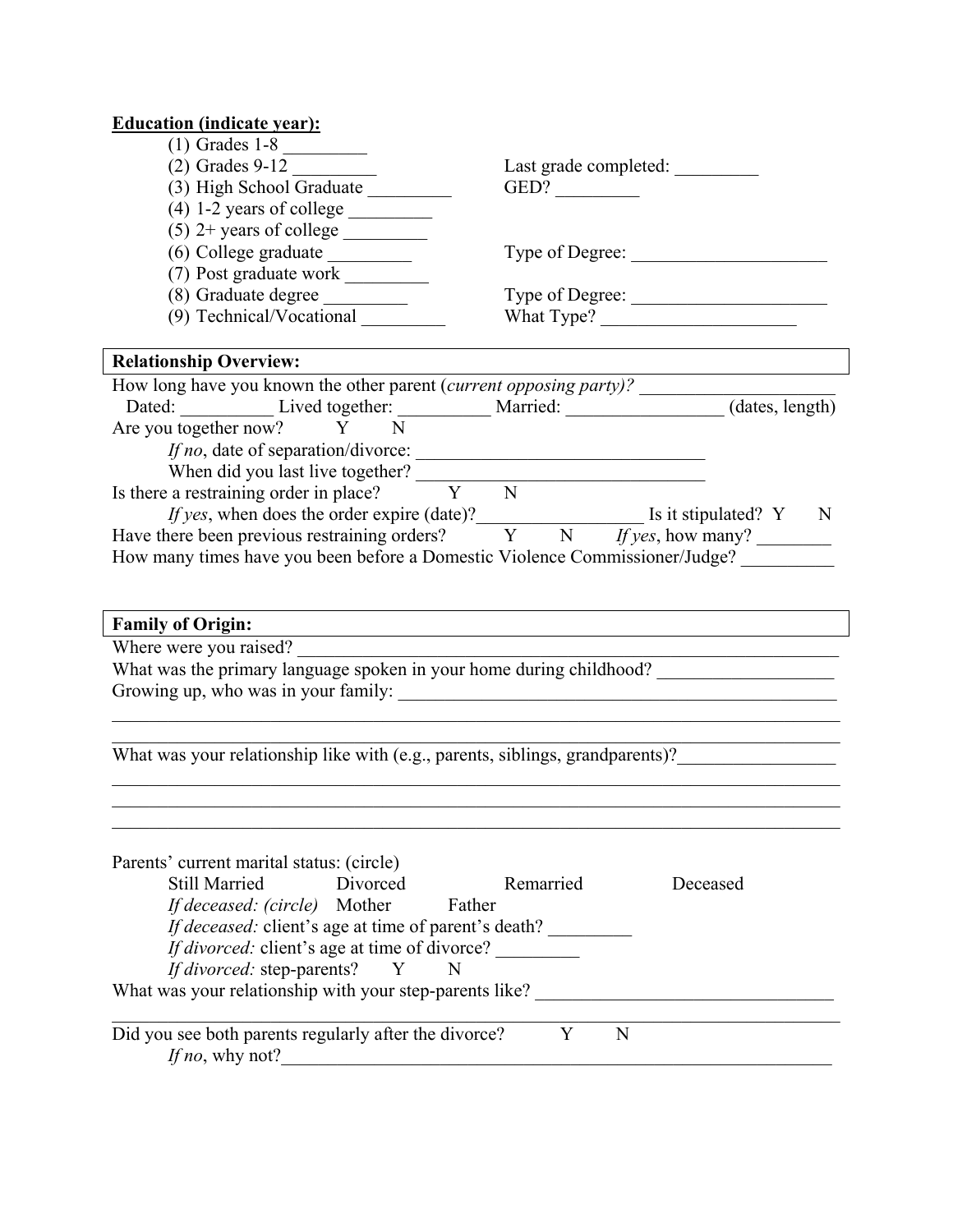| Did your mother drink alcohol and/or use drugs? Y<br><i>If yes:</i> Alcohol Drugs<br>Both                                                                                                    |           | N              | DK         |             |   |
|----------------------------------------------------------------------------------------------------------------------------------------------------------------------------------------------|-----------|----------------|------------|-------------|---|
| If yes, how much did your mother drink alcohol/use drugs? (circle one)<br>Occasionally<br>Never                                                                                              | Regularly |                |            |             |   |
| Was it ever a problem for your family?<br><i>If yes</i> , tell me more:                                                                                                                      |           |                |            |             |   |
| Did your father drink alcohol and/or use drugs? Y N<br>Drugs<br>If yes: Alcohol<br>Both                                                                                                      |           |                | DK         |             |   |
| If yes, how much did your father drink alcohol/use drugs? (circle one)<br>Occasionally Regularly<br>Never                                                                                    |           |                |            |             |   |
| Was it ever a problem for your family?                                                                                                                                                       |           |                |            |             |   |
| Growing up, did one of parents ever hit or beat up your other parent? Y                                                                                                                      |           |                |            | N           |   |
| <i>If yes</i> , how many times can you recall this happening?<br>Did your father ever hit your mother? Y N How old were you?                                                                 |           |                |            | times.      |   |
| Did your mother ever hit your father? Y N How old were you?                                                                                                                                  |           |                |            |             |   |
| Did your parents ever hit or beat up each other at the same time? Y N<br>If yes, how often?                                                                                                  |           |                |            | DK          |   |
| When these kinds of incidents happened                                                                                                                                                       |           |                |            |             |   |
| Were alcohol and/or drugs involve?                                                                                                                                                           | Y         | N              | DK         |             |   |
| Did you see it happen?<br>$\mathbf{Y}$<br>- N                                                                                                                                                |           |                |            |             |   |
| <i>If yes</i> , how old were you?                                                                                                                                                            |           |                |            |             |   |
| Did it result in someone needing medical care of the police being called? Y                                                                                                                  |           |                |            | $\mathbf N$ |   |
| Did your family have any other stressors or problems (financial, legal, medical, unemployment,                                                                                               |           |                |            |             |   |
| child behavioral problems, drug abuse, physical/mental illness, extra marital affairs, etc.)? _____                                                                                          |           |                |            |             |   |
|                                                                                                                                                                                              |           |                |            |             |   |
|                                                                                                                                                                                              |           |                |            |             |   |
| <b>Childhood Physical Abuse:</b>                                                                                                                                                             |           |                |            |             |   |
| Growing up, did a parent or another adult ever do anything to you on purpose that made you                                                                                                   |           |                |            |             |   |
| bleed, that gave you bruises, or that broke bones or teeth? Y<br>If yes, how often?                                                                                                          |           |                | N          |             |   |
| How old were you the first time?                                                                                                                                                             |           |                | Last time? |             |   |
| Did you ever receive medical attention as a result?                                                                                                                                          |           | $\overline{Y}$ | N          |             |   |
| <b>Childhood Sexual Abuse:</b>                                                                                                                                                               |           |                |            |             |   |
| Growing up, did anyone ever touch or kiss you in a sexual or inappropriate way? Y<br>Did anyone ever do anything to you sexually that you did not consent to? Y<br><i>If yes</i> , with who? |           |                |            | N           | N |
| If yes, did you tell anyone about it?<br>If yes, who did you tell and what happened?                                                                                                         | Y         | N              |            |             |   |
|                                                                                                                                                                                              |           |                |            |             |   |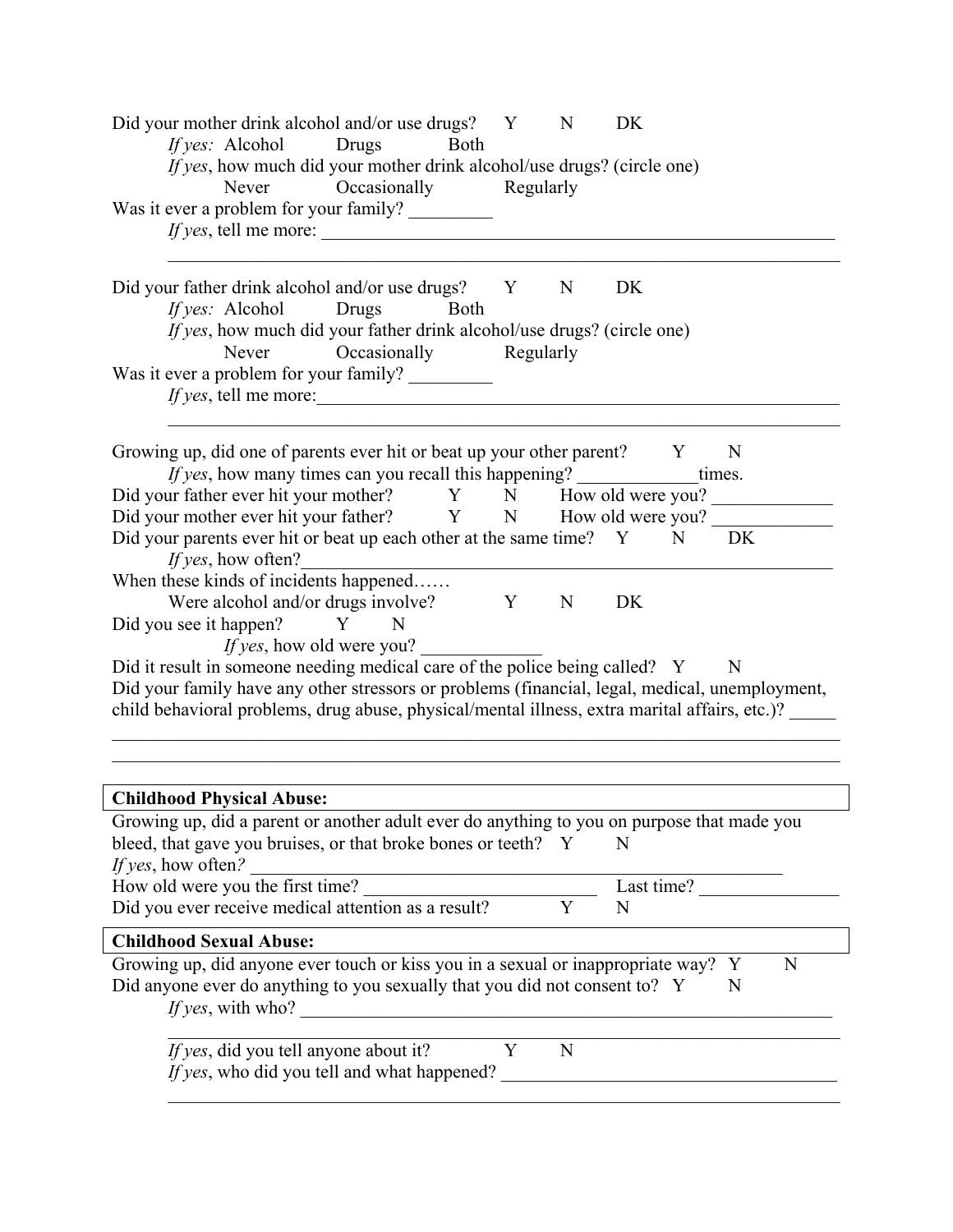| <b>History of Abusive Relationship</b>                                                                                                               |   |                                                                          |   |        |
|------------------------------------------------------------------------------------------------------------------------------------------------------|---|--------------------------------------------------------------------------|---|--------|
| Have you ever been hit or hurt by the other parent?<br><i>If yes</i> , how many times?                                                               | Y | N                                                                        |   |        |
| Has there been verbal, emotional, and/or sexual abuse?                                                                                               | Y | N                                                                        |   |        |
| <i>If yes,</i> please describe:                                                                                                                      |   |                                                                          |   |        |
| <i>If yes</i> , were alcohol and/or drugs involved?                                                                                                  | Y | N                                                                        |   |        |
| If yes, how much had you usually had to drink?                                                                                                       |   |                                                                          |   |        |
|                                                                                                                                                      |   |                                                                          |   |        |
| What kinds of drugs had you used?                                                                                                                    |   |                                                                          |   |        |
| What kinds of drugs had the other person used? __________________________________                                                                    |   |                                                                          |   |        |
|                                                                                                                                                      |   |                                                                          |   |        |
| Have you ever hit or hurt your spouse/partner?                                                                                                       | Y | N                                                                        |   |        |
| <i>If yes</i> , how many times?                                                                                                                      |   |                                                                          |   |        |
| Has there been verbal, emotional, and/or sexual abuse?                                                                                               | Y | N                                                                        |   |        |
| <i>If yes</i> , please describe:                                                                                                                     |   |                                                                          |   |        |
|                                                                                                                                                      |   |                                                                          |   |        |
| <i>If yes</i> , were alcohol and/or drugs involved?                                                                                                  | Y | N                                                                        |   |        |
| If yes, how much had you usually to drink?                                                                                                           |   |                                                                          |   |        |
|                                                                                                                                                      |   |                                                                          |   |        |
| What kinds of drugs had you used?                                                                                                                    |   | <u> 1989 - Johann John Stone, mars an deus Amerikaansk kommunister (</u> |   |        |
| What kinds of drugs had the other person used?                                                                                                       |   |                                                                          |   |        |
| Have you been in any other relationship in which your spouse/partner hit/hurt you?                                                                   |   |                                                                          | Y | N      |
| If yes, when?                                                                                                                                        |   |                                                                          |   |        |
|                                                                                                                                                      |   |                                                                          |   |        |
| Have you ever received medical treatment as a result of a spouse/partner hitting you? Y                                                              |   |                                                                          |   | N      |
| If yes, when?                                                                                                                                        |   |                                                                          |   |        |
| Have you ever been hospitalized as a result of a spouse/partner hitting you?<br>If yes, when?                                                        |   |                                                                          | Y | N      |
| Have you ever had an affair with someone while you were in this relationship?                                                                        |   |                                                                          | Y | N      |
|                                                                                                                                                      |   | Y<br>N                                                                   |   |        |
| Does your spouse/partner accuse you of having affairs?<br>Has your relationship with your family changed since you have been in this relationship? Y |   |                                                                          |   | N      |
| If yes, how?                                                                                                                                         |   |                                                                          |   |        |
|                                                                                                                                                      |   |                                                                          |   | N      |
| Has your relationship with you friends changed since you have been in this relationship? Y<br>If yes, how?                                           |   |                                                                          |   |        |
|                                                                                                                                                      |   |                                                                          |   | N<br>Y |
| Have you shared a checking account or a savings account with your spouse/partner?                                                                    | Y | N                                                                        |   |        |
| Do you feel like financial decisions were made fairly?                                                                                               |   |                                                                          |   |        |
| If no, why?                                                                                                                                          |   |                                                                          |   |        |
| Do you believe your spouse/partner would feel that financial decisions were made fairly? Y                                                           |   |                                                                          |   | N      |
| If no, why?                                                                                                                                          |   |                                                                          |   |        |
| Do you feel like you were not allowed to work outside the home?                                                                                      |   | Y                                                                        | N |        |
| If yes, how?<br>Y                                                                                                                                    | N |                                                                          |   |        |
| Have you ever tried to end the relationship?<br><i>If yes</i> , how many times (date)?                                                               |   |                                                                          |   |        |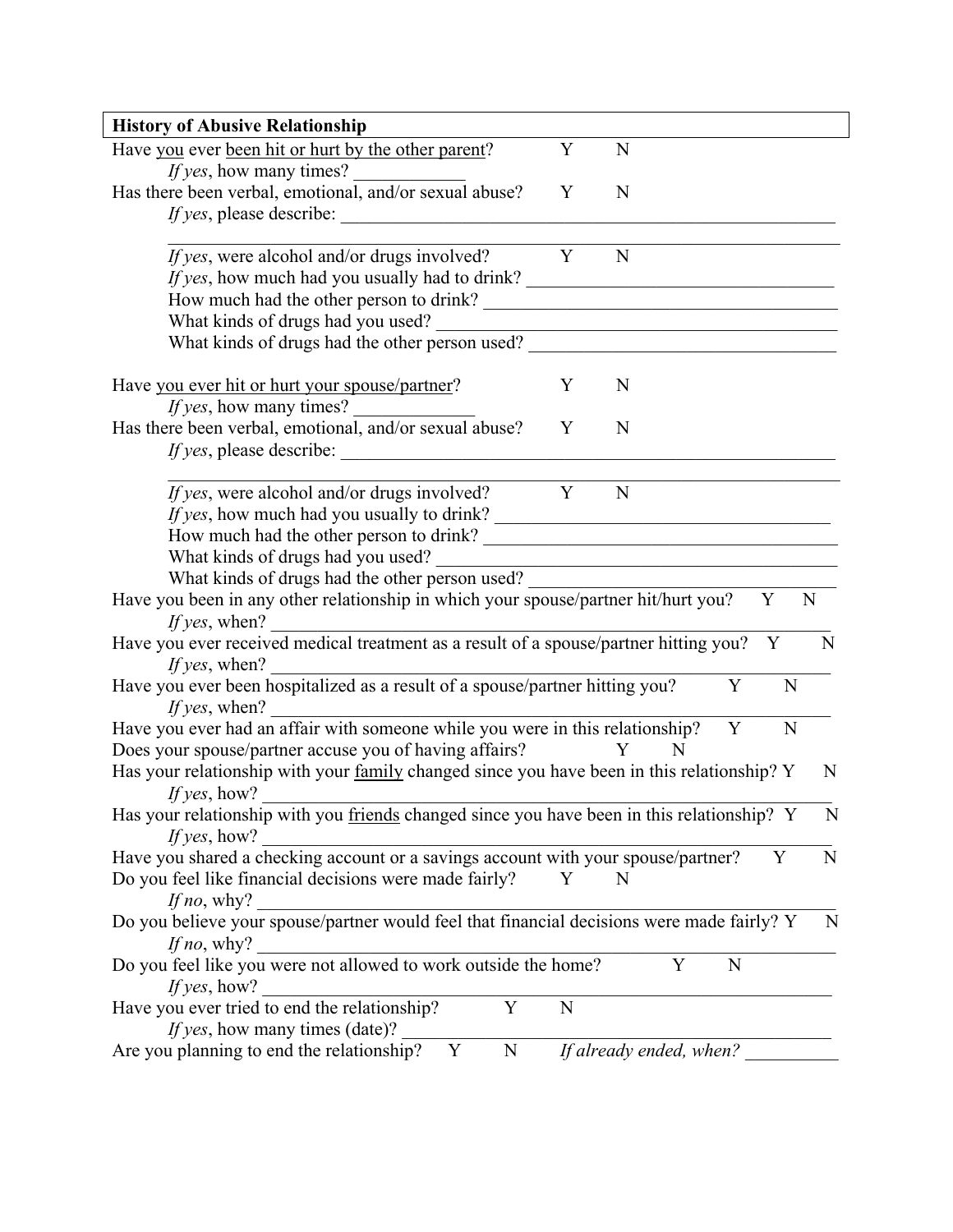Describe the incident(s) that precipitated the restraining order (give date, describe what led up to incident, incident in detail, were weapons used, who was present, what happened afterward, were 

| Juvenile Legal History [Note: Age, Charge, Outcome] |   |                                                                                                                      |  |
|-----------------------------------------------------|---|----------------------------------------------------------------------------------------------------------------------|--|
| Before age 18, were you ever arrested?              | Y | N                                                                                                                    |  |
| <i>If yes</i> , tell me more:                       |   |                                                                                                                      |  |
|                                                     |   |                                                                                                                      |  |
|                                                     |   |                                                                                                                      |  |
|                                                     |   |                                                                                                                      |  |
| <b>Adult Legal History:</b>                         |   |                                                                                                                      |  |
| Do you have any charges pending?                    | Y | N                                                                                                                    |  |
| If yes, for what?                                   |   |                                                                                                                      |  |
|                                                     |   |                                                                                                                      |  |
| Have you ever been <i>arrested</i> ?                | Y | N                                                                                                                    |  |
| <i>If yes</i> , when?                               |   |                                                                                                                      |  |
|                                                     |   |                                                                                                                      |  |
| Have you ever spent <i>time in jail</i> ?           | Y | N                                                                                                                    |  |
| <i>If yes</i> , for what and for how long?          |   |                                                                                                                      |  |
| Have you ever been convicted?                       | Y | N                                                                                                                    |  |
| <i>If yes</i> , when and what was the sentence?     |   |                                                                                                                      |  |
|                                                     |   |                                                                                                                      |  |
| If on probation, name of officer:                   |   |                                                                                                                      |  |
|                                                     | Y |                                                                                                                      |  |
| Have you ever been <i>accused</i> of child abuse?   |   | N                                                                                                                    |  |
| If yes, when and for what?                          |   | <u> 1989 - Johann John Stone, markin film ar yn y brenin y brenin y brenin y brenin y brenin y brenin y brenin y</u> |  |
|                                                     |   |                                                                                                                      |  |
| Have you ever been <i>convicted</i> of child abuse? | Y | N                                                                                                                    |  |
| If yes, what was the sentence?                      |   |                                                                                                                      |  |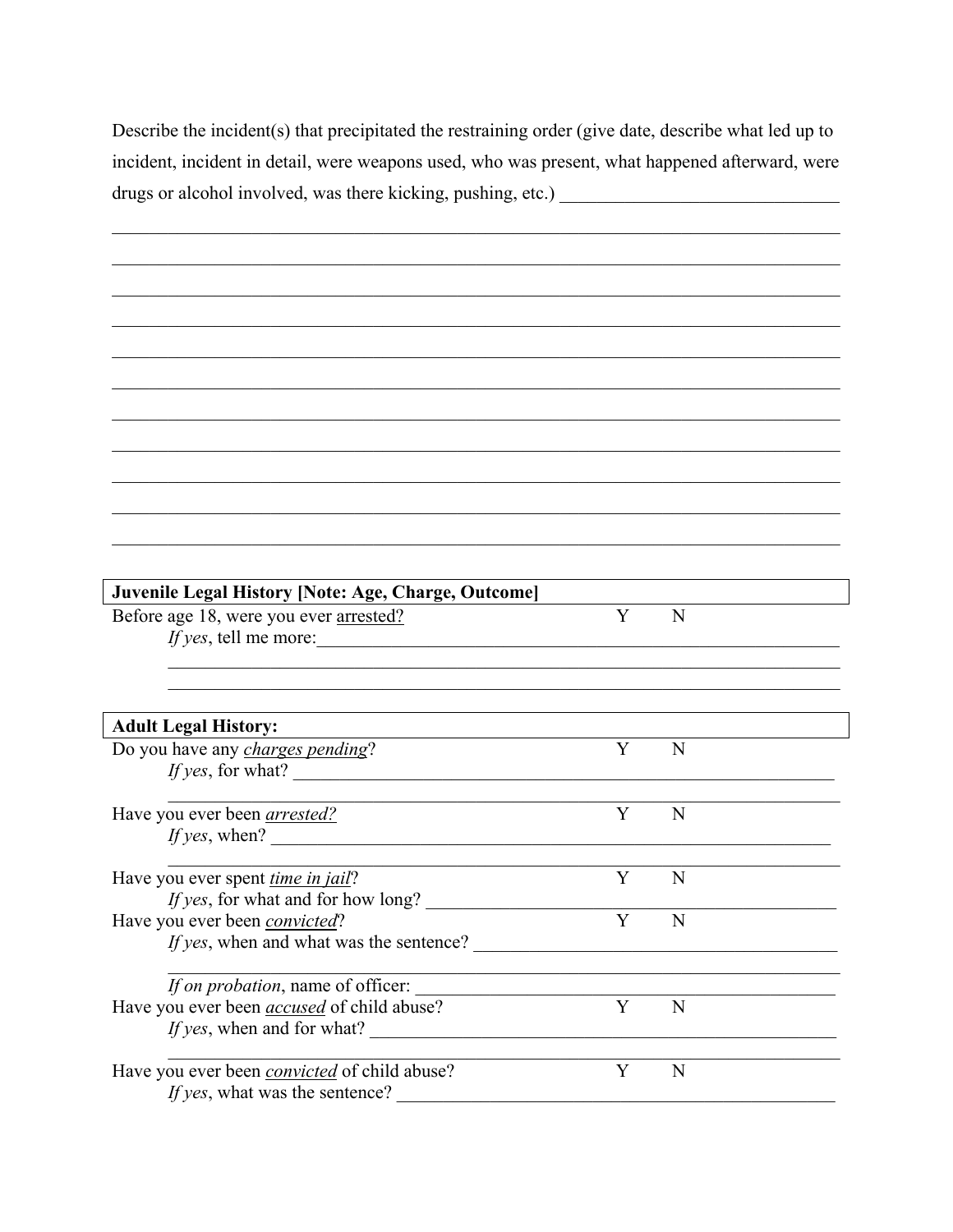| <b>Partner's History:</b>                                                                                                                          |   |                      |             |           |
|----------------------------------------------------------------------------------------------------------------------------------------------------|---|----------------------|-------------|-----------|
| Did the other parent (current opposing party) have problems with:                                                                                  |   |                      |             |           |
| Maintaining jobs (being fired, unemployed)?                                                                                                        |   | Y                    | N           | DK        |
| Maintaining a permanent residence?                                                                                                                 |   | Y                    | N           | DK        |
| Maintaining relationships (family, friends, partners)?                                                                                             |   | Y                    | N           | <b>DK</b> |
| Being responsible (money, driving, parenting)?                                                                                                     |   | Y                    | N           | DK        |
| Using excessive amounts of alcohol $\&$ /or drugs?                                                                                                 |   | Y                    | N           | DK        |
| Getting into fights?                                                                                                                               |   | Y                    | N           | DK        |
| Weapons? Y<br>N                                                                                                                                    |   |                      |             |           |
| Making threats?                                                                                                                                    |   | Y                    | N           | DK        |
| Weapons? Y<br>N                                                                                                                                    |   |                      |             |           |
| Being involved in criminal activities?                                                                                                             |   | Y                    | $\mathbf N$ | DK        |
| Destroying property?                                                                                                                               |   | Y                    | N           | DK        |
| Stealing (family, friends, outside the home)?                                                                                                      |   | Y                    | N           | DK        |
| Being physically cruel to animals?                                                                                                                 |   | Y                    | N           | DK        |
|                                                                                                                                                    |   |                      |             |           |
| <b>Children:</b>                                                                                                                                   |   |                      |             |           |
| $\overline{(1)}$ Name: $\overline{Age: \underline{\hspace{1cm}} DOB: \underline{\hspace{1cm}}$                                                     |   | (circle) Male Female |             |           |
|                                                                                                                                                    |   |                      |             |           |
| Is this child a child of the party in this case?<br>Y                                                                                              | N |                      |             |           |
| With whom is the child living? Mother Father                                                                                                       |   |                      |             | other:    |
| When was the last time you saw this child?                                                                                                         |   |                      |             |           |
| Y<br>Is there a time-share order?                                                                                                                  | N |                      |             |           |
| If yes, describe:                                                                                                                                  |   |                      |             |           |
| Supervised visits? Y N (circle) Mother Father                                                                                                      |   |                      |             |           |
| <i>If yes</i> , supervised by whom?                                                                                                                |   |                      |             |           |
| Is this child experiencing any emotional or behavioral problems? (circle all that apply)                                                           |   |                      |             |           |
| Anger Aggression Irritability Crying Fighting<br>Sadness                                                                                           |   |                      |             |           |
| Nightmares Wetting the bed Eating/appetite problems Sleep problems                                                                                 |   |                      |             |           |
| School problems Desire to see the other parent Other:                                                                                              |   |                      |             |           |
| Has your child been diagnosed with any medical or learning problems? Y                                                                             |   |                      |             | N         |
| Depression ADHD autism                                                                                                                             |   |                      |             | other:    |
| Has the child witnessed any violence?                                                                                                              | N |                      |             |           |
| If yes, when?                                                                                                                                      |   |                      |             |           |
| Describe incident(s): $\overline{\phantom{a}}$<br><u> 1980 - John Stein, Amerikaansk politiker (</u>                                               |   |                      |             |           |
| Y                                                                                                                                                  | N |                      |             |           |
| Has your child received counseling?<br>If yes, with whom?                                                                                          |   |                      |             |           |
| Has your child ever been hurt by anyone (parent, step-parent, family member)?                                                                      |   |                      |             |           |
|                                                                                                                                                    |   |                      |             | Y<br>N    |
| If yes, how, who, and when?<br><u> 1980 - Jan Barbara, martin da basar da basar da basar da basar da basar da basar da basar da basar da basar</u> |   |                      |             |           |
| If yes, is it likely that this will ever happen again?                                                                                             | Y | N                    |             |           |
| Is Child Protective Services (CYFD) involved?                                                                                                      | Y | N                    |             |           |
| Would your child benefit from counseling?                                                                                                          | Y | N                    |             |           |
|                                                                                                                                                    |   |                      |             |           |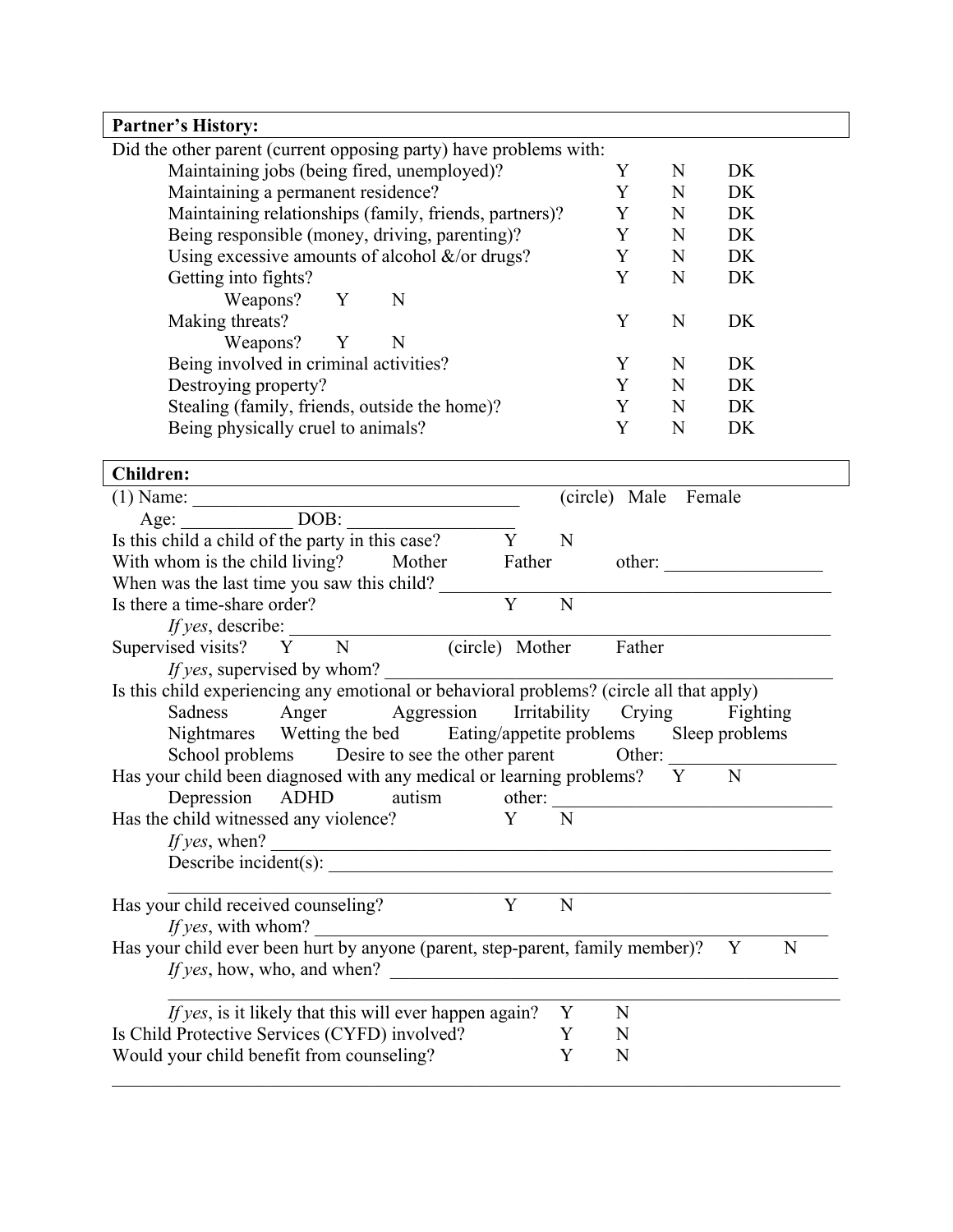|                                                                                          | (circle) Male Female             |
|------------------------------------------------------------------------------------------|----------------------------------|
| (2) Name: $\frac{\text{Age:}}{\text{Age:}}$ DOB:                                         |                                  |
| Is this child a child of the party in this case? Y                                       | N                                |
| With whom is the child living? Mother                                                    | Father other:                    |
| When was the last time you saw this child?                                               |                                  |
| Is there a time-share order?                                                             | $\overline{Y}$<br>$\overline{N}$ |
|                                                                                          |                                  |
| <i>If yes,</i> describe:<br>Supervised visits? Y N (circle) Mother                       | (circle) Mother Father           |
| <i>If yes</i> , supervised by whom?                                                      |                                  |
| Is this child experiencing any emotional or behavioral problems? (circle all that apply) |                                  |
| Sadness Anger Aggression Irritability Crying Fighting                                    |                                  |
| Nightmares Wetting the bed Eating/appetite problems Sleep problems                       |                                  |
| School problems Desire to see the other parent Other:                                    |                                  |
|                                                                                          | N                                |
| Has your child been diagnosed with any medical or learning problems? $\overline{Y}$      |                                  |
| Depression ADHD autism other:                                                            |                                  |
| Has the child witnessed any violence? $Y = \overline{N}$                                 |                                  |
|                                                                                          |                                  |
| <i>If yes</i> , when?<br>Describe incident(s): $\frac{1}{2}$                             |                                  |
|                                                                                          |                                  |
| Y<br>Has your child received counseling?                                                 | $\overline{N}$                   |
| <i>If yes</i> , with whom?                                                               |                                  |
| Has your child ever been hurt by anyone (parent, step-parent, family member)? Y          | N                                |
|                                                                                          |                                  |
|                                                                                          |                                  |
| <i>If yes</i> , is it likely that this will ever happen again? Y                         | N                                |
| Is Child Protective Services (CYFD) involved?                                            | Y<br>N                           |
| Would your child benefit from counseling?                                                | Y<br>N                           |
|                                                                                          |                                  |
|                                                                                          |                                  |
| (3) Name:<br>Age: $\frac{DOB}{I}$<br>Is this child a child of the party in this case?    | (circle) Male Female             |
|                                                                                          |                                  |
|                                                                                          | N                                |
| With whom is the child living? Mother Father other:                                      |                                  |
| When was the last time you saw this child?                                               |                                  |
| Is there a time-share order?                                                             | Y<br>N                           |
| <i>If yes</i> , describe:                                                                |                                  |
| N<br>Supervised visits?<br>Y                                                             | $(circle)$ Mother<br>Father      |
| If yes, supervised by whom?                                                              |                                  |
| Is this child experiencing any emotional or behavioral problems? (circle all that apply) |                                  |
| Aggression Irritability<br>Sadness<br>Anger                                              | Crying<br>Fighting               |
| Nightmares Wetting the bed Eating/appetite problems Sleep problems                       |                                  |
| Desire to see the other parent<br>School problems                                        | Other:                           |
| Has your child been diagnosed with any medical or learning problems? Y                   | N                                |
| Depression<br>ADHD<br>autism                                                             | other:                           |
| Has the child witnessed any violence?                                                    | N<br>Y                           |
|                                                                                          |                                  |
| If yes, when?                                                                            |                                  |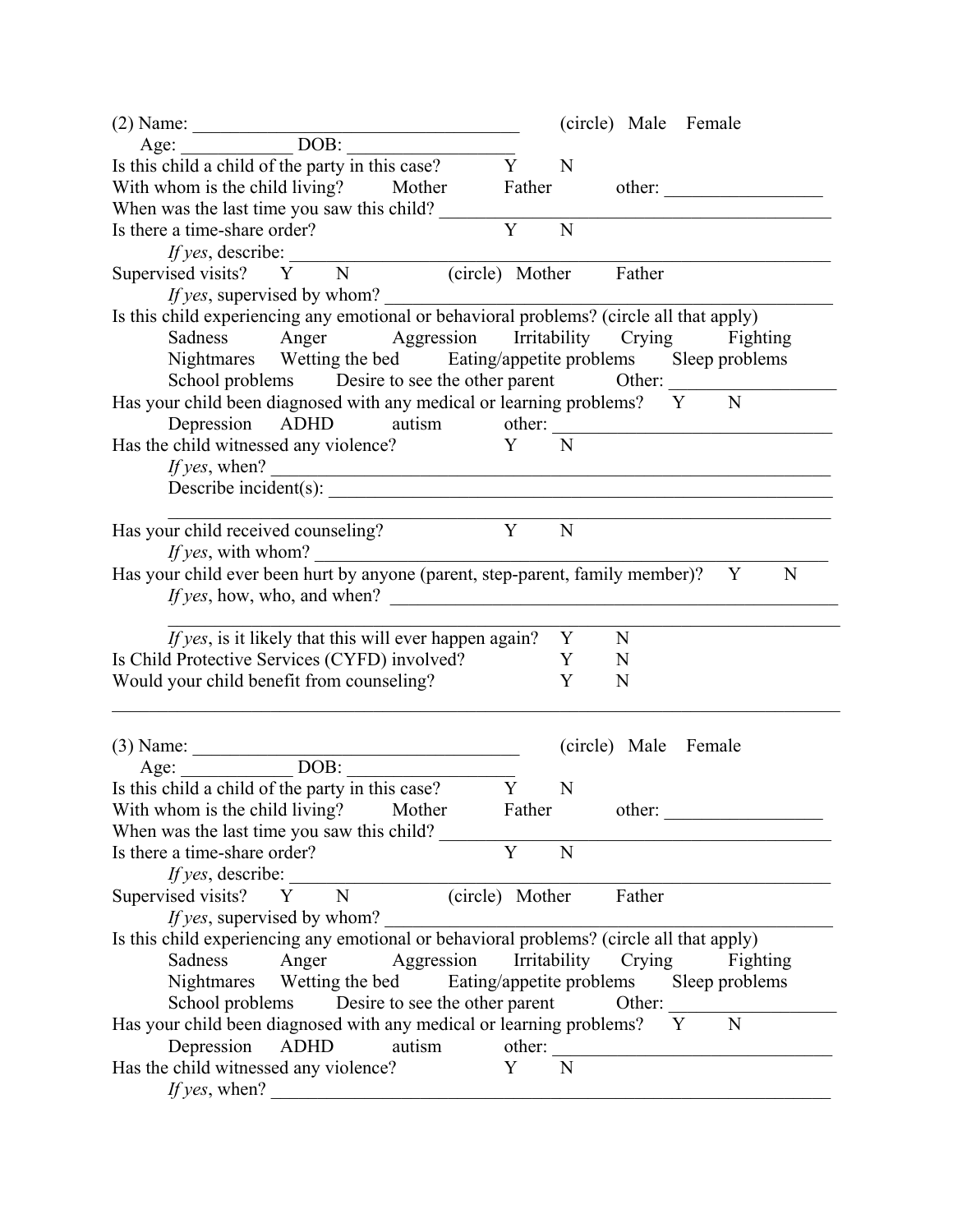|                                                                                                                                                                                                                                                                                                                                              | Describe incident(s): |        |                      |
|----------------------------------------------------------------------------------------------------------------------------------------------------------------------------------------------------------------------------------------------------------------------------------------------------------------------------------------------|-----------------------|--------|----------------------|
| Has your child received counseling?<br><i>If yes</i> , with whom?                                                                                                                                                                                                                                                                            | Y                     | N      |                      |
| Has your child ever been hurt by anyone (parent, step-parent, family member)?                                                                                                                                                                                                                                                                |                       |        | Y<br>N               |
| <i>If yes</i> , is it likely that this will ever happen again?                                                                                                                                                                                                                                                                               |                       | Y      | N                    |
| Is Child Protective Services (CYFD) involved?<br>Would your child benefit from counseling?                                                                                                                                                                                                                                                   |                       | Y<br>Y | N<br>N               |
| (4) Name: $\frac{\text{Age:}}{\text{Age:}}$ DOB: $\frac{\text{DOB:}}{\text{Y}}$                                                                                                                                                                                                                                                              |                       |        | (circle) Male Female |
|                                                                                                                                                                                                                                                                                                                                              |                       |        |                      |
|                                                                                                                                                                                                                                                                                                                                              |                       | N      |                      |
| With whom is the child living? Mother Father other:<br>When was the last time you saw this child?                                                                                                                                                                                                                                            |                       |        |                      |
| Is there a time-share order?                                                                                                                                                                                                                                                                                                                 | Y                     | N      |                      |
| <i>ff yes</i> , describe:<br>Supervised visits? Y N (circle) Mother Father<br><i>If yes</i> , supervised by whom?<br>Is this child experiencing any emotional or behavioral problems? (circle all that apply)<br>Sadness Anger Aggression Irritability Crying Fighting<br>Nightmares Wetting the bed Eating/appetite problems Sleep problems |                       |        |                      |
| School problems Desire to see the other parent Other:<br>Has your child been diagnosed with any medical or learning problems? Y<br>Depression ADHD autism other:                                                                                                                                                                             |                       |        | N                    |
| Has the child witnessed any violence? Y N<br>If yes, when? $\qquad \qquad$<br>Describe incident(s):                                                                                                                                                                                                                                          |                       |        |                      |
| Has your child received counseling?                                                                                                                                                                                                                                                                                                          | Y                     | N      |                      |
| <i>If yes</i> , with whom?<br>Has your child ever been hurt by anyone (parent, step-parent, family member)?<br>If yes, how, who, and when?                                                                                                                                                                                                   |                       |        | N<br>Y               |
| If yes, is it likely that this will ever happen again?                                                                                                                                                                                                                                                                                       |                       | Y      | N                    |
| Is Child Protective Services (CYFD) involved?<br>Would your child benefit from counseling?                                                                                                                                                                                                                                                   |                       | Y<br>Y | N<br>N               |

 $\mathcal{L}_\text{max}$  $\mathcal{L}_\text{max} = \mathcal{L}_\text{max} = \mathcal{L}_\text{max} = \mathcal{L}_\text{max} = \mathcal{L}_\text{max} = \mathcal{L}_\text{max} = \mathcal{L}_\text{max} = \mathcal{L}_\text{max} = \mathcal{L}_\text{max} = \mathcal{L}_\text{max} = \mathcal{L}_\text{max} = \mathcal{L}_\text{max} = \mathcal{L}_\text{max} = \mathcal{L}_\text{max} = \mathcal{L}_\text{max} = \mathcal{L}_\text{max} = \mathcal{L}_\text{max} = \mathcal{L}_\text{max} = \mathcal{$  $\mathcal{L}_\mathcal{L} = \{ \mathcal{L}_\mathcal{L} = \{ \mathcal{L}_\mathcal{L} = \{ \mathcal{L}_\mathcal{L} = \{ \mathcal{L}_\mathcal{L} = \{ \mathcal{L}_\mathcal{L} = \{ \mathcal{L}_\mathcal{L} = \{ \mathcal{L}_\mathcal{L} = \{ \mathcal{L}_\mathcal{L} = \{ \mathcal{L}_\mathcal{L} = \{ \mathcal{L}_\mathcal{L} = \{ \mathcal{L}_\mathcal{L} = \{ \mathcal{L}_\mathcal{L} = \{ \mathcal{L}_\mathcal{L} = \{ \mathcal{L}_\mathcal{$  $\mathcal{L}_\mathcal{L} = \{ \mathcal{L}_\mathcal{L} = \{ \mathcal{L}_\mathcal{L} = \{ \mathcal{L}_\mathcal{L} = \{ \mathcal{L}_\mathcal{L} = \{ \mathcal{L}_\mathcal{L} = \{ \mathcal{L}_\mathcal{L} = \{ \mathcal{L}_\mathcal{L} = \{ \mathcal{L}_\mathcal{L} = \{ \mathcal{L}_\mathcal{L} = \{ \mathcal{L}_\mathcal{L} = \{ \mathcal{L}_\mathcal{L} = \{ \mathcal{L}_\mathcal{L} = \{ \mathcal{L}_\mathcal{L} = \{ \mathcal{L}_\mathcal{$ 

Sources of Support: [family, friends, church, hobbies, etc.]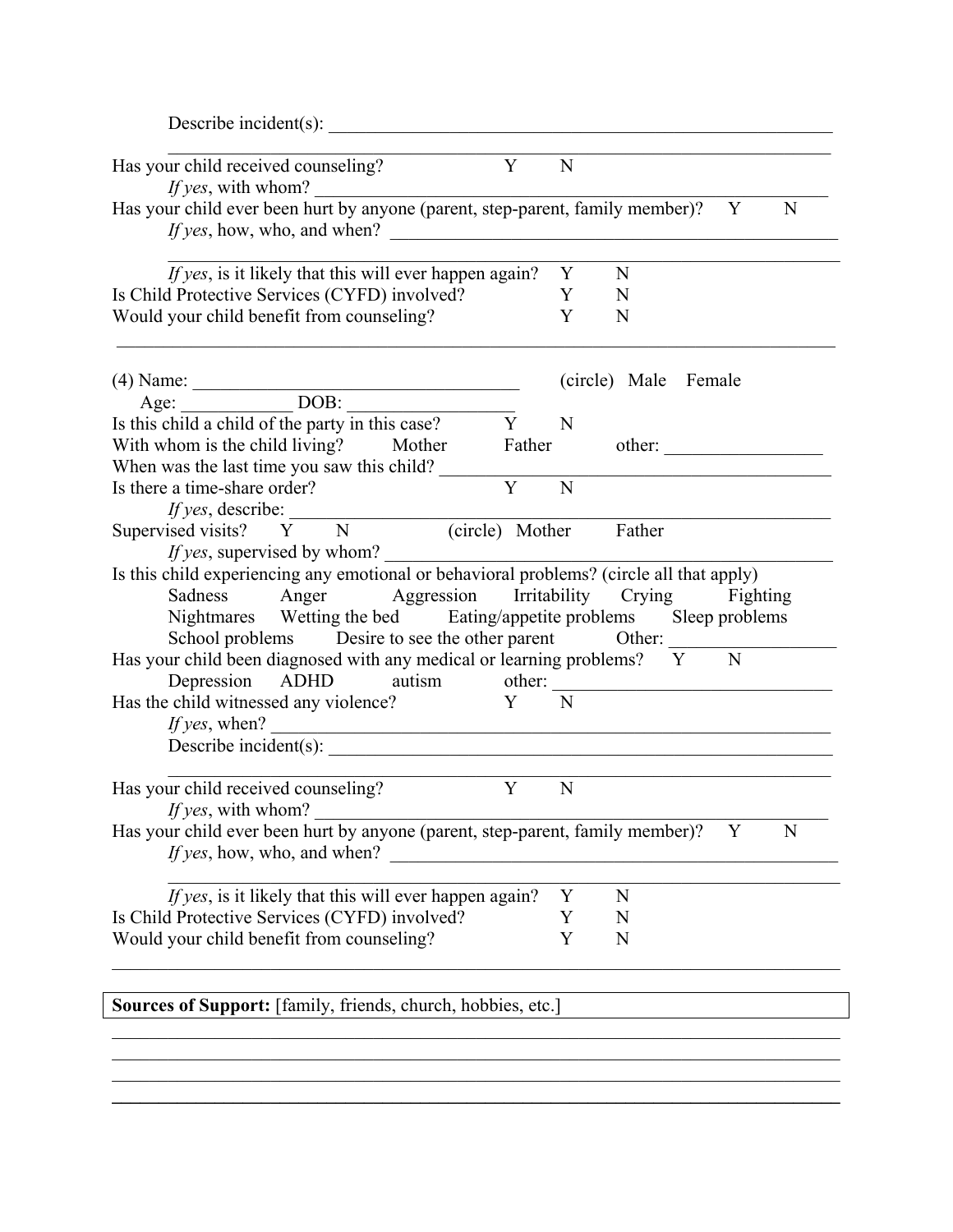| <b>Medical History:</b>                                                                                                                                           |   |   |              |              |   |   |
|-------------------------------------------------------------------------------------------------------------------------------------------------------------------|---|---|--------------|--------------|---|---|
| Have you ever had a head injury (e.g., concussion, "knocked out")?                                                                                                |   |   | Y            | N            |   |   |
| <i>If yes</i> , how old were you?<br>Have you ever lost consciousness? $\overline{Y}$<br>N                                                                        |   |   |              |              |   |   |
| <i>If yes</i> , what was the longest length of time you were unconscious?                                                                                         |   |   |              |              |   |   |
|                                                                                                                                                                   |   |   |              |              |   |   |
|                                                                                                                                                                   |   |   |              |              |   |   |
| [Ask about anything on F.A.I.R. Questionnaire that needs clarification: ____________________________                                                              |   |   |              |              |   |   |
|                                                                                                                                                                   |   |   |              |              |   |   |
| <b>Psychiatric History:</b><br>Before the age of 18, did you ever see a counselor for any reasons?                                                                |   |   | Y            | N            |   |   |
|                                                                                                                                                                   |   |   |              |              |   |   |
| Have you seen a counselor, psychologist, etc. since age 18?                                                                                                       |   |   | Y            | N            |   |   |
| If yes, what kind?                                                                                                                                                |   |   |              |              |   |   |
| Have you ever been in a hospital for emotional problems?                                                                                                          |   |   | Y            | N            |   |   |
| <i>If yes,</i> what kind? $\qquad \qquad$                                                                                                                         |   |   |              |              |   |   |
| How long (dates)?                                                                                                                                                 |   |   |              |              |   |   |
| How long (dates):<br>Have you ever taken medication for emotional problems (depression, anxiety, etc.)? Y                                                         |   |   |              |              |   | N |
| If yes, what kind of medication?<br><i>If yes</i> , what kind of medication?<br>Who prescribed the medication (name; psychiatrist, primary care physician, etc.)? |   |   |              |              |   |   |
|                                                                                                                                                                   |   |   |              |              |   |   |
|                                                                                                                                                                   |   |   |              |              |   | N |
| Do you believe that you currently have (or have had in the past) an alcohol problem? Y                                                                            |   | N |              |              |   |   |
| If yes, have you received treatment?<br>$\mathbf{Y}$<br>$\textit{If yes, describe:}$                                                                              |   |   |              |              |   |   |
|                                                                                                                                                                   |   |   |              |              |   |   |
| Do you believe that you currently have (or have had in the past) a drug problem?                                                                                  |   |   |              |              | Y | N |
| If yes, have you received treatment?                                                                                                                              | Y | N |              |              |   |   |
| <i>If yes,</i> describe:                                                                                                                                          |   |   |              |              |   |   |
| Are you currently having any sleep difficulties?                                                                                                                  | Y | N |              |              |   |   |
| If yes, describe:                                                                                                                                                 |   |   |              |              |   |   |
| Duration of problem:                                                                                                                                              |   |   |              |              |   |   |
| Are you having any appetite problems?                                                                                                                             | Y | N |              |              |   |   |
|                                                                                                                                                                   |   |   |              |              |   |   |
| <i>If yes,</i> describe: <u><i>Are you experiencing any weight loss or gain?</i></u><br>Y                                                                         | N |   | Intentional? | $\mathbf{Y}$ | N |   |
| If yes, how much?                                                                                                                                                 |   |   |              |              |   |   |
| Have you ever experienced episodes of depression?                                                                                                                 | Y | N |              |              |   |   |
| If yes, when?<br>duration?<br><u> 1989 - Johann Barbara, martxa amerikan per</u>                                                                                  |   |   | no.?         |              |   |   |
| Have you ever received treatment for depression?                                                                                                                  | Y | N |              |              |   |   |
| If yes, describe treatment:                                                                                                                                       |   |   |              |              |   |   |
| <i>If yes,</i> describe treatment:<br>Have you ever tried to hurt yourself or commit suicide?                                                                     | Y | N |              |              |   |   |
| If yes, when?                                                                                                                                                     |   |   |              |              |   |   |
| During the past year have you felt like hurting yourself or committing suicide?                                                                                   |   |   |              | Y            | N |   |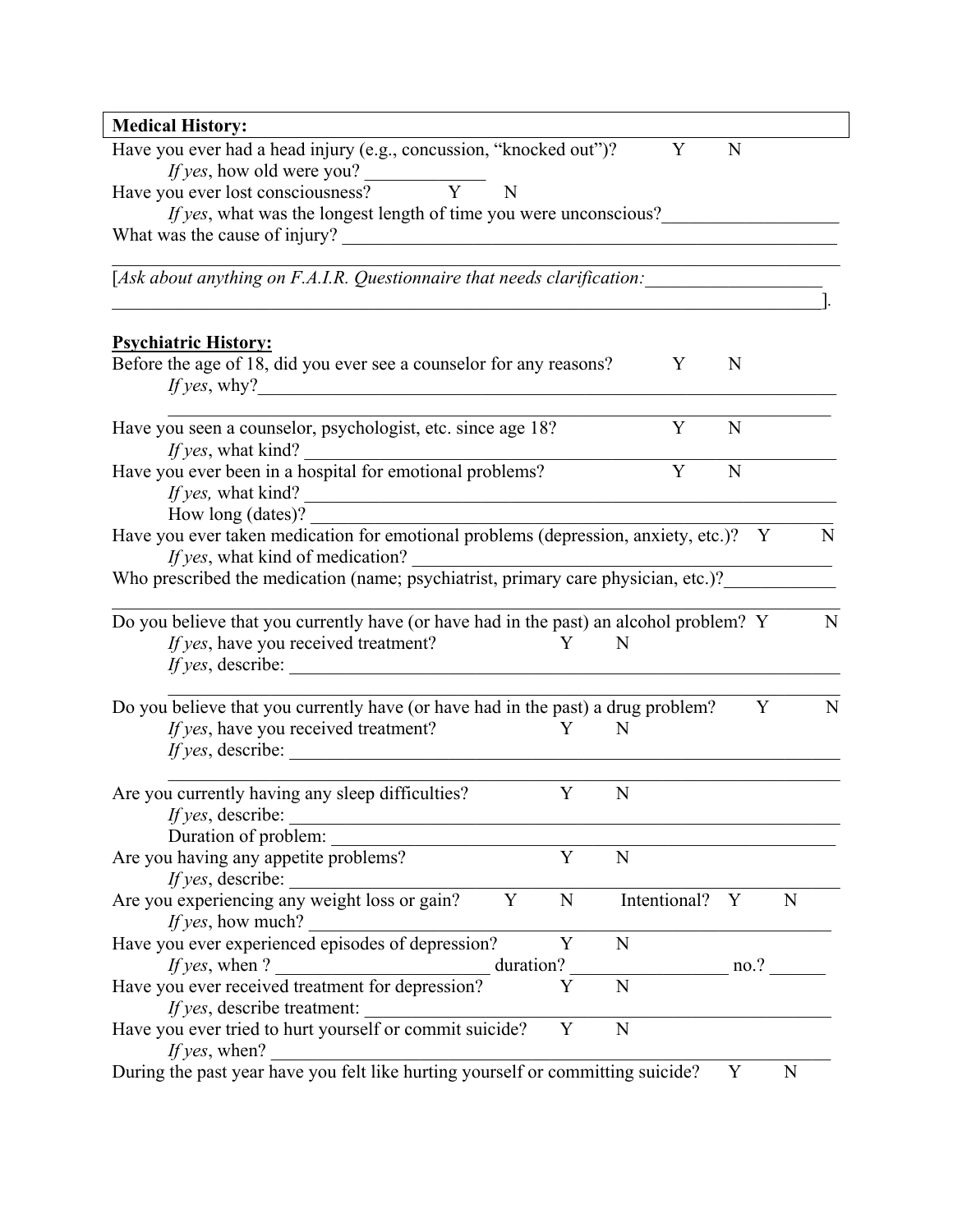| Do you currently feel like hurting yourself?<br><i>If yes, tell me more:</i>                     | Y        | N |                        |
|--------------------------------------------------------------------------------------------------|----------|---|------------------------|
| Do you currently feel like hurting anyone?                                                       | Y        | N |                        |
| If yes, who (get as much information as possible)?                                               |          |   |                        |
| Do you feel hopeless, like things will only get worse?                                           | Y        | N |                        |
| <b>Anxiety:</b> (circle one)<br>mild<br>none                                                     | moderate |   | severe                 |
| [Are you anxious? Do you feel nervous, tense, on edge, etc.]                                     |          |   |                        |
| Have you ever received treatment for anxiety?                                                    | Y        | N |                        |
| If yes, describe treatment:                                                                      |          |   |                        |
| <b>Obsessions:</b> (circle one) none presenting problems                                         |          |   | other                  |
| [Do you ever have thoughts that you can't get out of your mind, no matter how hard you try?]     |          |   |                        |
|                                                                                                  |          |   |                        |
| Other:<br>Compulsions: Y N <i>If yes</i> :                                                       |          |   |                        |
| [Any rituals/routines that you have to do in a certain way, or else you get upset?]              |          |   |                        |
| <b>Thought Content-Hallucinations:</b> (circle one) none auditory visual                         |          |   | olfactory              |
| [Do you ever feel like your mind is playing tricks on you-hearing things, seeing thing, smelling |          |   |                        |
| thing no one else can?]                                                                          |          |   |                        |
| <b>Thought Content-Delusions: (circle)</b><br>none                                               |          |   | persecution<br>somatic |
| ideas of reference thought broadcasting                                                          |          |   | jealousy grandiosity   |
| control by others religious influence by others                                                  |          |   |                        |
| Memory concerns: (circle)<br>Y N                                                                 |          |   |                        |
| [Is your memory as good as it has always been?]                                                  |          |   |                        |
| If yes, $(describe)$ :                                                                           |          |   |                        |
|                                                                                                  |          |   |                        |

## **Mental Status Examination (to be completed by clinician):**

**Appearance**  $\Box$  Well groomed  $\Box$  Disheveled  $\Box$  Bizarre  $\Box$  Inappropriate **Attitude**  $\Box$  Cooperative  $\Box$  Guarded  $\Box$  Suspicious  $\Box$  Uncooperative  $\Box$  Belligerent **Motor Activity**  $\Box$  Normal  $\Box$  Hypoactive  $\Box$  Hyperactive  $\Box$  Agitated  $\Box$  Tremors/Tics  $\Box$  Others **Mood**  $\Box$  Euthymic  $\Box$  Depressed  $\Box$  Anxious  $\Box$  Euphoric  $\Box$  Other **Affect**  $\Box$  Appropriate  $\Box$  Labile  $\Box$  Expansive  $\Box$  Constricted **Speech**  $\Box$  Normal  $\Box$  Delayed  $\Box$  Slurred  $\Box$  Excessive  $\Box$  Loud  $\Box$  Soft  $\Box$  Perseverating  $\Box$  Pressured  $\Box$  Incoherent  $\Box$  Paucity  $\Box$  Errors **Self-Perception** No Impairment Derealization Depersonalized **Orientation**  $\Box$  Intact  $\Box$  Impairment:  $\Box$  Always  $\Box$  Sometimes  $\Box$  Time  $\Box$  Place  $\Box$  Person Attention/Concentration □ Normal □ Fluctuating □ Distractible □ Hyper? **Memory** □ Intact □ Impairment: □ Immediate □ Recent □ Remote □ Blackouts □ Amnesia Cognitive Function General Knowledge Intact □ Yes □ No **Thought Process**  $\Box$  Intact  $\Box$  Circumstantial  $\Box$  Tangential  $\Box$  Flight of Ideas □ Loose Associations **Thought Content/Perception**

|               | <i>1. Hallucination</i> : $\Box$ Not Apparent $\Box$ Present, impairment: $\Box$ Mild $\Box$ Moderate $\Box$ Severe |  |
|---------------|---------------------------------------------------------------------------------------------------------------------|--|
| 2. Delusions: | $\Box$ Not Apparent $\Box$ Present, impairment: $\Box$ Mild $\Box$ Moderate $\Box$ Severe                           |  |